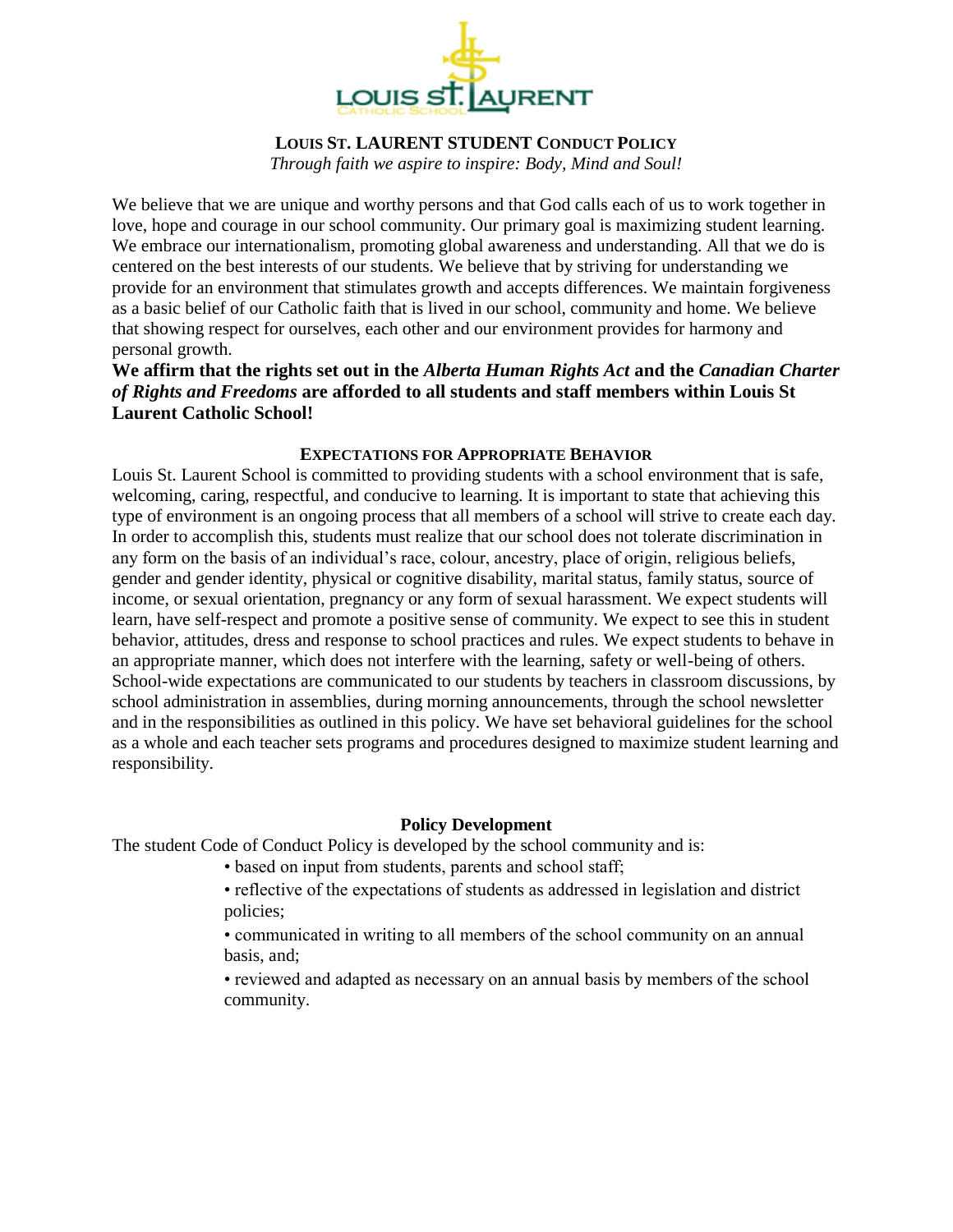#### **CONSEQUENCES FOR INAPPROPRIATE BEHAVIOR**

We focus on positive behavior and attitudes; however, there are times when a student has difficulty recognizing his/her responsibility. In such cases, we have outlined a number of possible consequences for behavior, which will take into consideration unique student attributes such as age, maturity and individual circumstances. Responses will include preventative procedures, supportive procedures for minor breaches, and fair, corrective interventions to address major breaches of conduct. When a student misbehaves, they can expect that the staff will apply the most appropriate action. One or more of the following can be expected to occur:

- Verbal reprimand
- Restriction or loss of privileges
- Detention of student
- Parent involvement
- Parent-student conference with school staff
- Verbal or written apology by student
- Problem solving, monitoring or reviewing behavior expectations
- Replacement or repair of damaged property
- Temporary exclusion of student from class
- **Bus suspension**
- In-school suspension
- Out-of school suspension
- Referral to Attendance Board
- **Behavior contract**
- Involvement of outside agencies
- Involvement of Police
- Recommendation for Expulsion

As might be expected, the more serious the misbehavior, the more severe the consequence. The nature and circumstances of the incident, as well as frequency of misbehavior, and age of student are also considered. Severe breach of conduct will result in suspension in accordance with section 31 of the Education Act and could extend to possible recommendation for expulsion. The following are

considered major forms of misbehavior and will be dealt with severely:

- Open opposition to authority
- Physical or verbal abuse
- Use or display of improper or profane language
- Willful damage to property
- Theft
- Assault
- Possession or use of illegal drugs or substances
- Behaviour dangerous to self or others
- Possession of a weapon or presentation of an object intended to threaten or intimidate
- Repeated violation of general expectations
- Continual disregard of classroom rules
- Contravention of the Criminal Code of Canada or the code of conduct set out in the School Act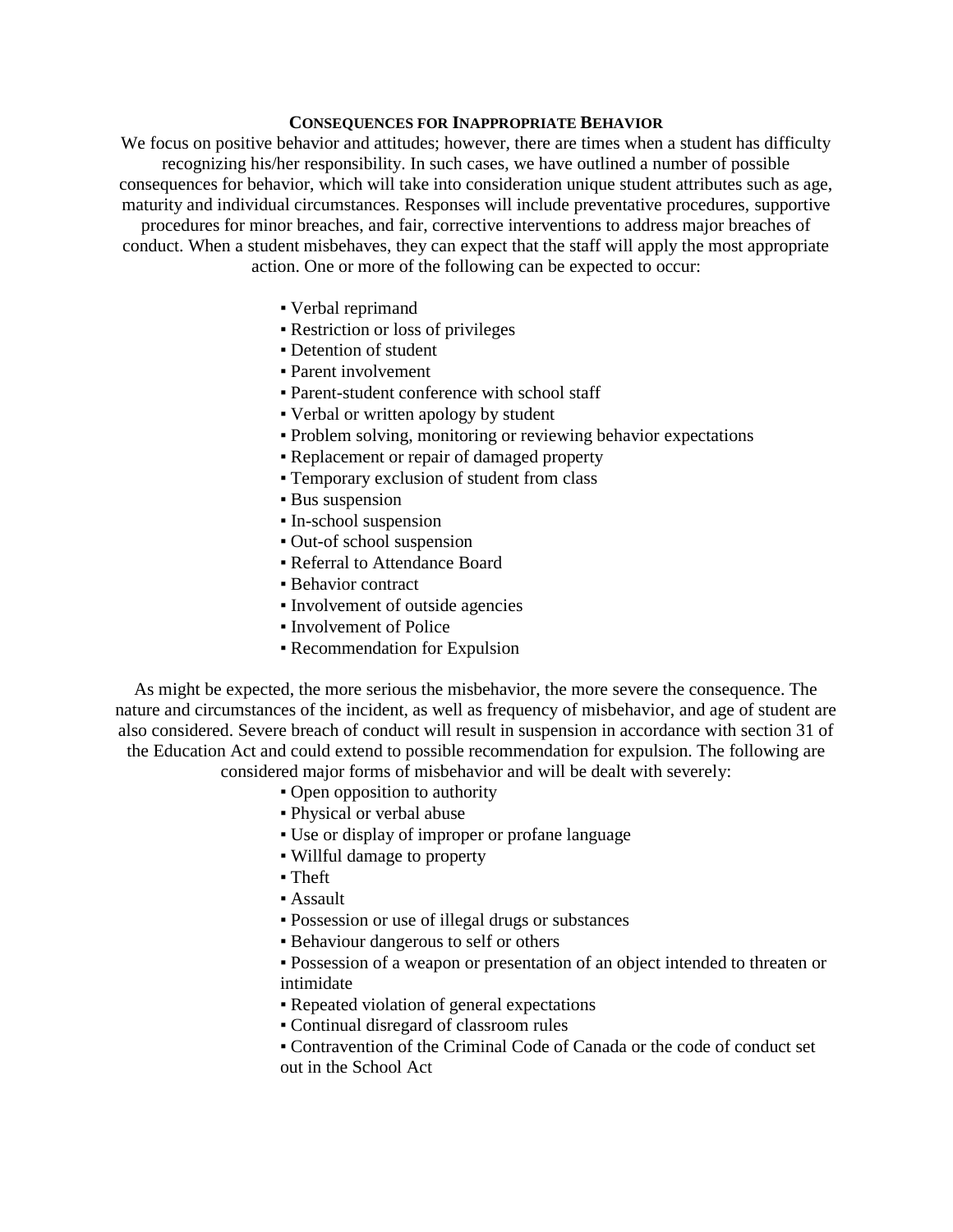#### **RESPONSIBILITIES**

Students learn best in a positive learning environment. We expect students, parents and staff to recognize their responsibility in developing student behavior and conduct.

**We affirm that pursuant to the** *Alberta Human Rights Act* **and the** *Canadian Charter of Rights and Freedoms***, students and staff members are protected from discrimination. More specifically, discrimination refers to any conduct that serves to deny or discriminate against any person or class of persons regarding any goods, services, accommodation or facilities that are customarily available to the public, and the denial or discrimination is based on race, religious beliefs, colour, gender, physical disability, mental disability, ancestry, place of origin, marital status, source of income, family status or sexual orientation.**

#### *STUDENTS*

Students will meet the expectations for behavior while on school property or while involved in any school sponsored or related activities. Students will exercise their responsibilities to use their God-given talents and abilities to gain maximum learning benefits from their school experiences. We expect that they will contribute to a positive learning environment. To ensure this, students will:

- Come to class ready to learn with the appropriate materials and clothing
- Attend school regularly and be on time

▪ Adhere to school rules pertaining to dress, personal belongings, & personal electronic devices

▪ Refrain from, report and refuse to tolerate bullying or bullying behavior, even if it happens outside of the school or school hours, or electronically.

- Refrain from the use or possession of illicit or illegal substances
- Inform a trusted adult in a timely manner of incidents of bullying, harassment, intimidation or other safety concerns in the school

▪ Assume responsibility for actions and choices

- Show respect for self, others and their property
- Show respect for authority
- Show respect and care for school property
- Seek help from staff to assist in problem solving
- Demonstrate a good work ethic including work habits, and completion of assignments and homework
- Use common sense and good judgment in all their actions
- Follow school and district policies
- Respect and celebrate our Catholic identity